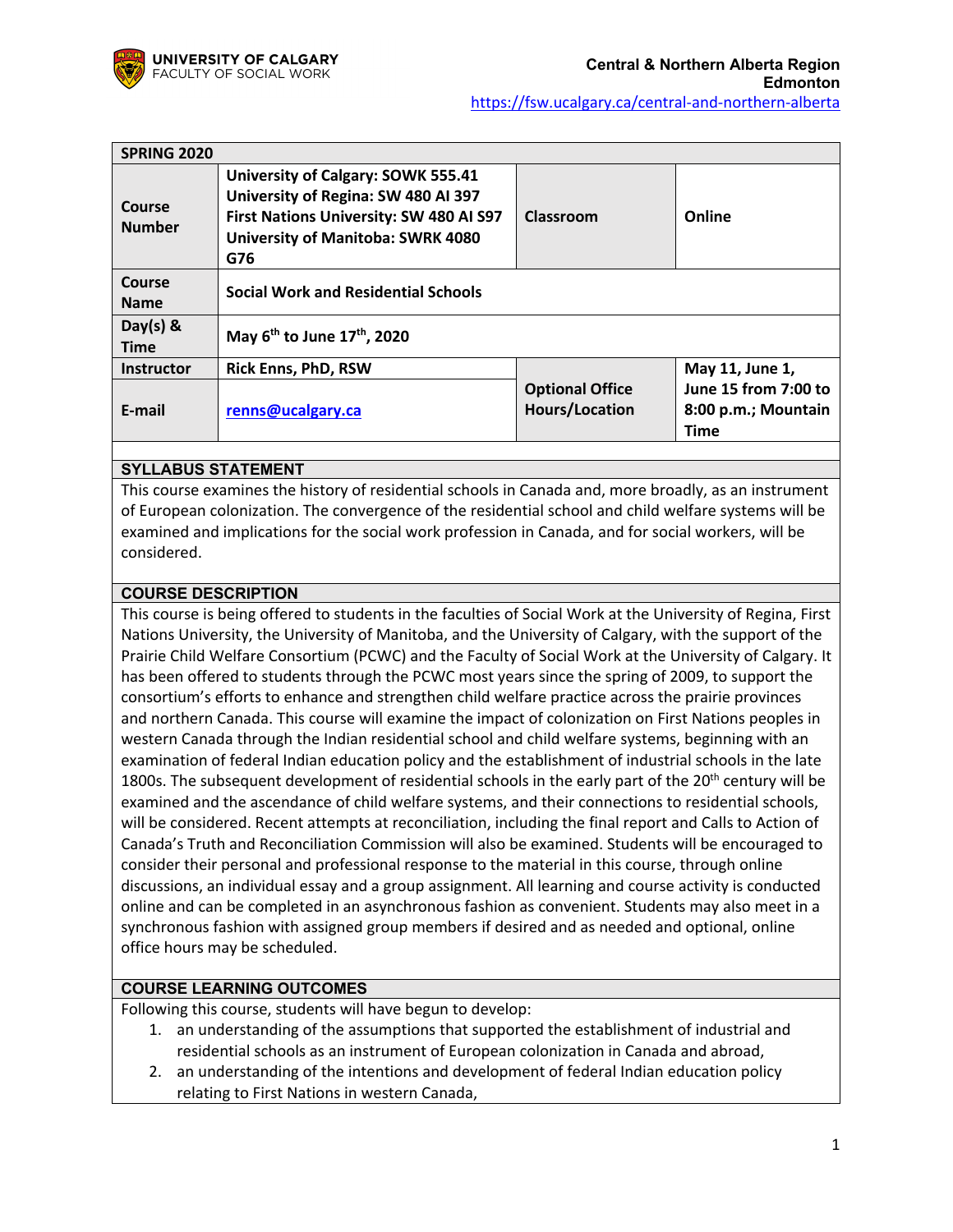- 3. an understanding of the development of the industrial and residential school systems in Canada,
- 4. an understanding of the relationship between residential schools and child welfare systems,
- 5. an understanding of the historical and current impacts of the residential school system on former students and on their families and communities,
- 6. a critical understanding of recent and ongoing efforts for reconciliation, including the context of Canada's Truth and Reconciliation Commission and the Commission's Calls to Action,
- 7. a critical understanding of social work's role in past and current oppressions, and
- 8. principles to guide social work practice in light of Canada's historical and ongoing efforts to colonize First Nations and other Indigenous peoples.

# **LEARNING RESOURCES**

Truth and Reconciliation Commission. (2015). *A knock on the door: The essential history of residential schools from the Truth and Reconciliation Commission of Canada.* Winnipeg, MB: University of Manitoba Press.

Available from the University of Manitoba Press at www.uofmpress.ca or through Chapters/Indigo at www.indigo/chapters.ca or from Amazon at www.amazon.ca.

Additional required readings will be posted on D2L for each module.

# **COMMITMENTS FOR THE COURSE**

The following commitments are essential for learning in the course and are based on the principle that all of us will start or continue our personal exploration of residential schools at a different place and that we are all and always teachers and learners in the process. In order to support our learning, we are committed to:

- supporting one another, recognizing that some may be more familiar with the topics covered in this class than others, and some may have personal or family experiences directly related to residential schools in Canada, while others may not;
- modeling and offering respect for one another as we explore differences of opinion and disagreements that may arise – recognizing that ideas are open to challenge, but individuals are not;
- open and thoughtful online discussions by ensuring the confidentiality of group discussions, and by posting in a timely and substantive manner;
- recognizing that misunderstandings may arise as a result of our choice of phrases or words and as we examine deeply held or unexamined beliefs and opinions; and everyone will work to clarify and to resolve misunderstandings or confusions in a constructive and affirming manner.

The instructor will demonstrate a commitment to the assumptions listed above and will:

- respond to email questions in a timely way;
- monitor D2L discussions on a regular basis and respond to issues or add additional information as necessary; and provide feedback to students throughout the term.

# **RELATIONSHIP TO OTHER COURSES**

This course is offered as an elective in the social work faculties at the Universities of Regina, Manitoba, and Calgary, and First Nations University. It is listed as SW 480 Al 397 at the University of Regina, as SW 480 AI S97 at First Nations University, as SWRK 4080 G76 at the University of Manitoba, and as SOWK 555.41 at the University of Calgary.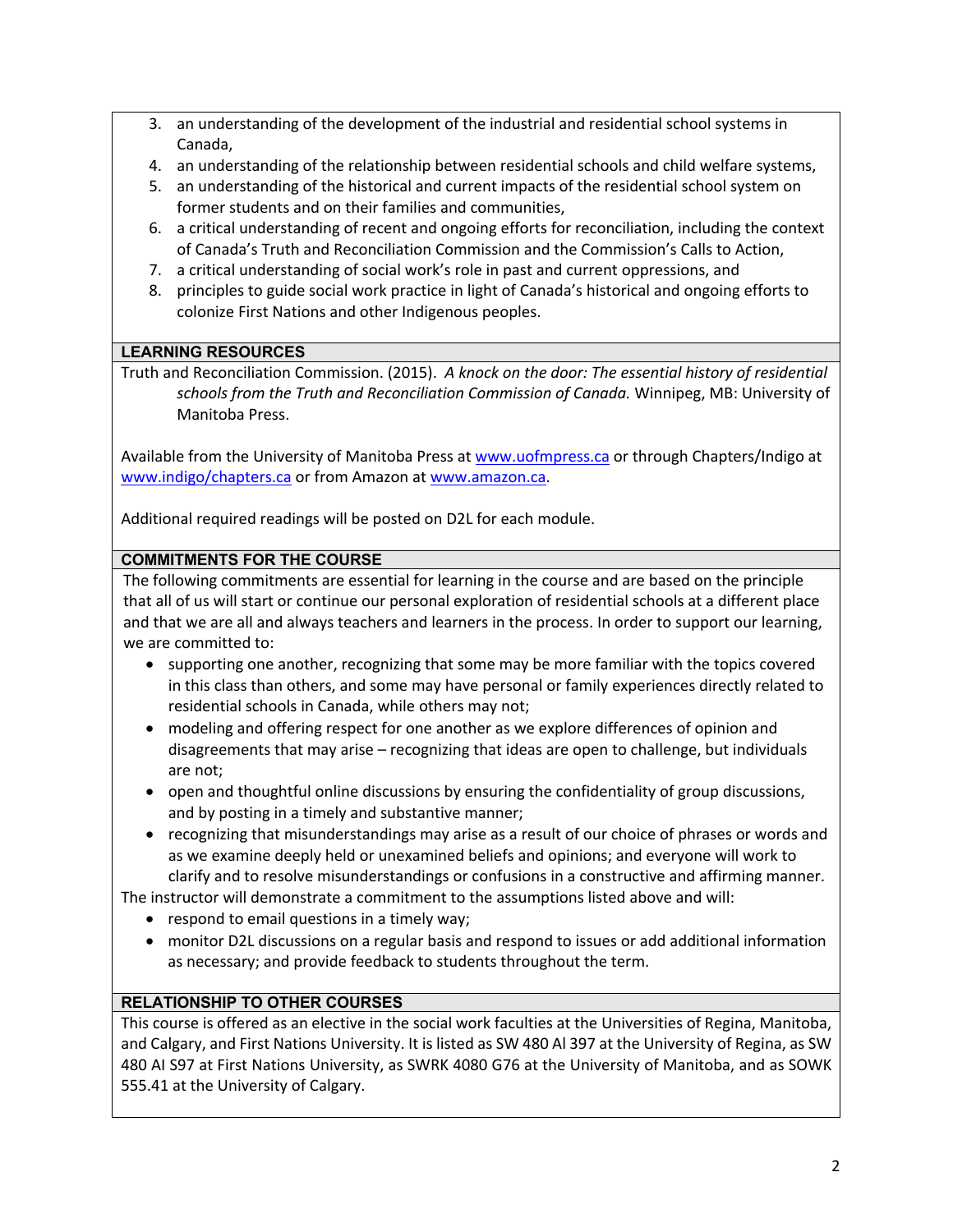# **CLASS SCHEDULE**

This course will be offered online using D2L and other web-based technologies. Students will work in small groups and may combine synchronous and asynchronous learning. Optional online office hours are scheduled.

**Date Topic**

This course will explore three aspects of residential schools in Canada: the history of industrial and residential schools in Canada and globally, and the convergence of residential schools and the child welfare system; the documented experiences of former students and their personal, familial, community and cultural impacts; and recent, formal efforts at reconciliation, along with our response as social work professionals and on a personal level, including our response to the Calls to Action issued by Canada's Truth and Reconciliation Commission. Web-based discussion forums have been set up for each of the content areas or modules described above and students will work online in small groups for the duration of the course. Each of the modules is time-limited and the first of these, entitled "History of residential schools", will begin on May  $6<sup>th</sup>$ . Because the modules utilize asynchronous forums, meaning that students do not all have to be online at the same time, you are free to submit postings and to review the postings of others whenever it is convenient for you to do so. However, each of the discussion forums will close when the module for that forum ends. Each module has required readings (or other resources) and these will be listed in the D2L modules. In addition, each module has supplementary readings and additional resources. Students are expected to read at least one supplementary reading for each of the modules in order to promote discussions in the different discussion forums; specific instructions will be provided in the D2L modules. All of the required and supplementary readings are available electronically, either in the public domain or through the library at your university.

#### **Module 1 History of Residential Schools May 6th to May 22nd, 2020**

This section of the course begins with an examination of the very early history of industrial and residential schools in western Canada. Church-run schools were established across western Canada after the establishment of the Red River colony, or present-day Winnipeg, in 1812, and residential schools were in operation in what became Ontario and eastern Canada by the middle of the 19<sup>th</sup> century. The government of Canada began to establish industrial schools across western Canada soon after Nicholas Davin recommended them in 1879 but replaced them with less expensive residential schools beginning in the early part of the 20th century. Residential schools emerged as a presumptive child welfare system for many following the Second World War as the federal government attempted to integrate Indigenous children into the public school systems across Canada and to reduce the size and the scope of the residential school system; and the churches continued to admit large numbers of children, but now they justified their actions on the basis of need and neglect even though their primary interest in conversion and the eradication of First Nations' cultures remained. The readings and discussions in this module will introduce students to the early policy and development of the industrial schools and the residential schools that followed them, and the convergence of residential schools and child welfare facilities.

#### **Module 2 Residential School Impacts and Effects May 25th to June 5th, 2020**

In recent years many former students have come forward to talk about their experiences in the residential schools that they attended. Many of these testimonies were offered as part of the Truth and Reconciliation Commission hearings. However, even before these hearings began, a number of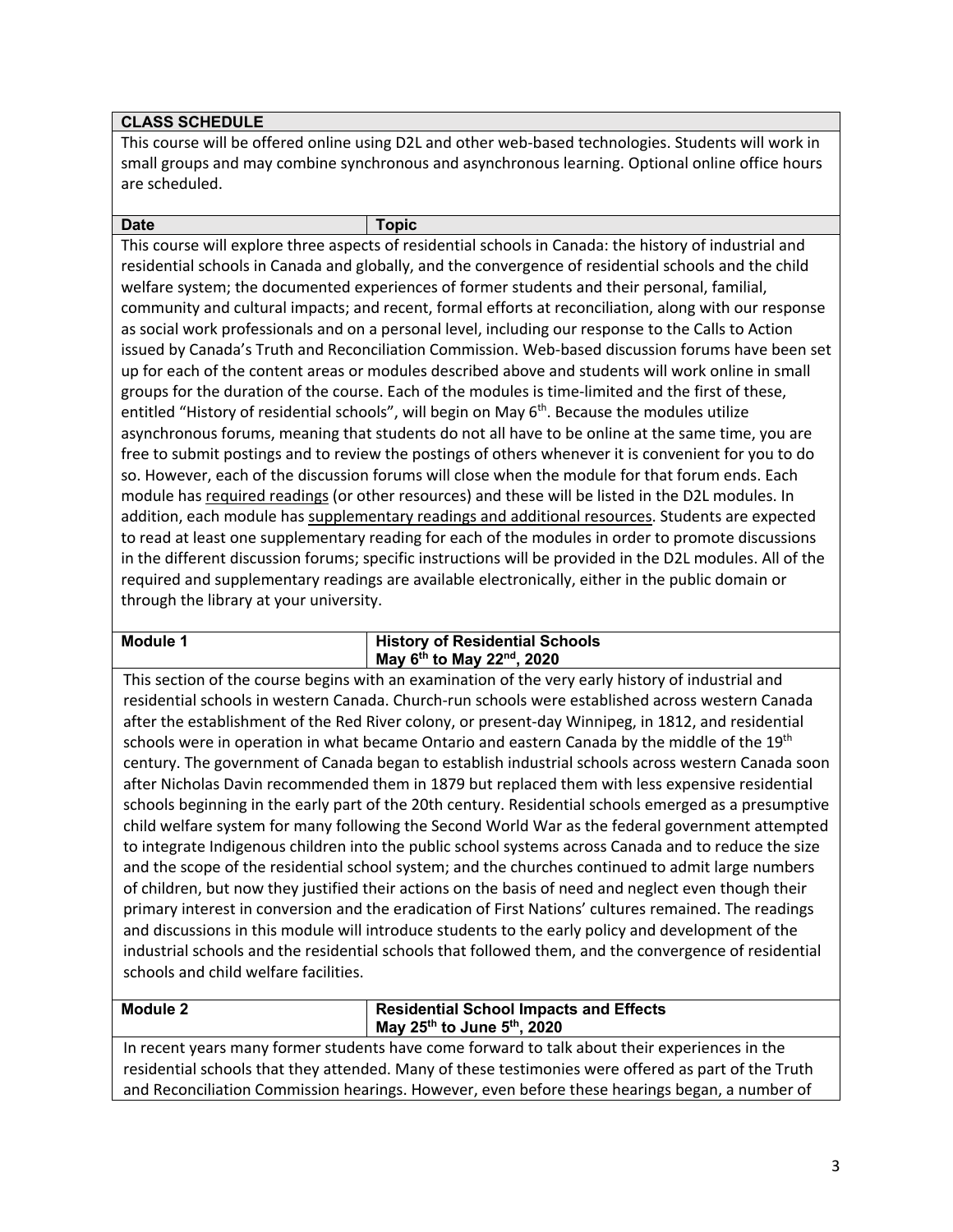former students had begun to talk about their experiences; and even though he was not the first to talk about the physical and sexual abuse he suffered while attending school, the public testimony of Phil Fontaine in 1990, then head of the Assembly of Manitoba Chiefs, is often considered to have been a turning point in efforts to recount the experiences of former students and hold the federal government and churches accountable. This module will examine the stories and experiences of former residential school students and their families and the effects of residential school policies.

# **Module 3 Residential Schools and Efforts at Reconciliation June 8th to June 17th, 2020**

In June 2008, then Prime Minister Stephen Harper rose in the House of Commons and offered a formal apology for Canada's residential school policies on behalf of all Canadians to former students of Indian residential schools, and to their families and communities – but the following year, speaking to a gathering of leaders from the world's largest and most industrialized economies, Stephen Harper cast doubt on the apology by declaring that Canada was unique among countries since it had no history of colonization. This module looks at the Indian Residential Schools Settlement Agreement and the federal government's effort to promote healing and reconciliation before and after the formal apology offered by then Prime Minister Harper, and the work of Canada's Truth and Reconciliation Commission. Students will have an opportunity to consider the response of former students, along with the response of the federal government and Canadian citizens. Models of reconciliation from other jurisdictions such as the Truth and Reconciliation Commission of South Africa are relevant here, as are Indigenous, national and local healing strategies. A number of writers have also questioned the intent and the effectiveness of national reconciliation efforts. Some writers argue that reconciliation efforts must radically transform relations between Indigenous societies and settler societies or they risk offering absolution to a settler society struggling with the knowledge of past deeds but intent on maintaining the oppressions and injustices of the past and present. More recently, federal policies have been examined against 20<sup>th</sup> and 21<sup>st</sup> century writings on genocide and cultural genocide. In this module, students will critically examine reconciliation efforts and consider essential learning for social work practice.

# **ASSESSMENT COMPONENTS**

Your mark will be evaluated based on your participation in the three topical online discussion groups described above, an individual essay, and a group assignment. Each of these is described in detail below. Late assignments will not be accepted unless emergency circumstances arise and an extension has been granted.

# **A Online discussion groups**

Due: As scheduled at the end of each module Weight: 3 x 15% = 45%

Online discussion groups have been established for each of the modules and the discussion forums will run during the time set aside for each module. Your postings will be evaluated in terms of their thoughtfulness, timeliness, and integration of course readings and materials. Thoughtful postings acknowledge previous postings and incorporate insights from earlier postings in a way that advances discussions through, for example, the development and exploration of larger themes, or the introduction and consideration of alternative points of view or issues that may have been overlooked. Timeliness refers to the contributions that your postings make to maintain or encourage online discussions. This means that you will have to be engaged in the discussion throughout the time allocated for each discussion forum (on a daily basis or every other day) and you will need to post submissions in a timely way throughout that period. Numerous postings completed on the last day or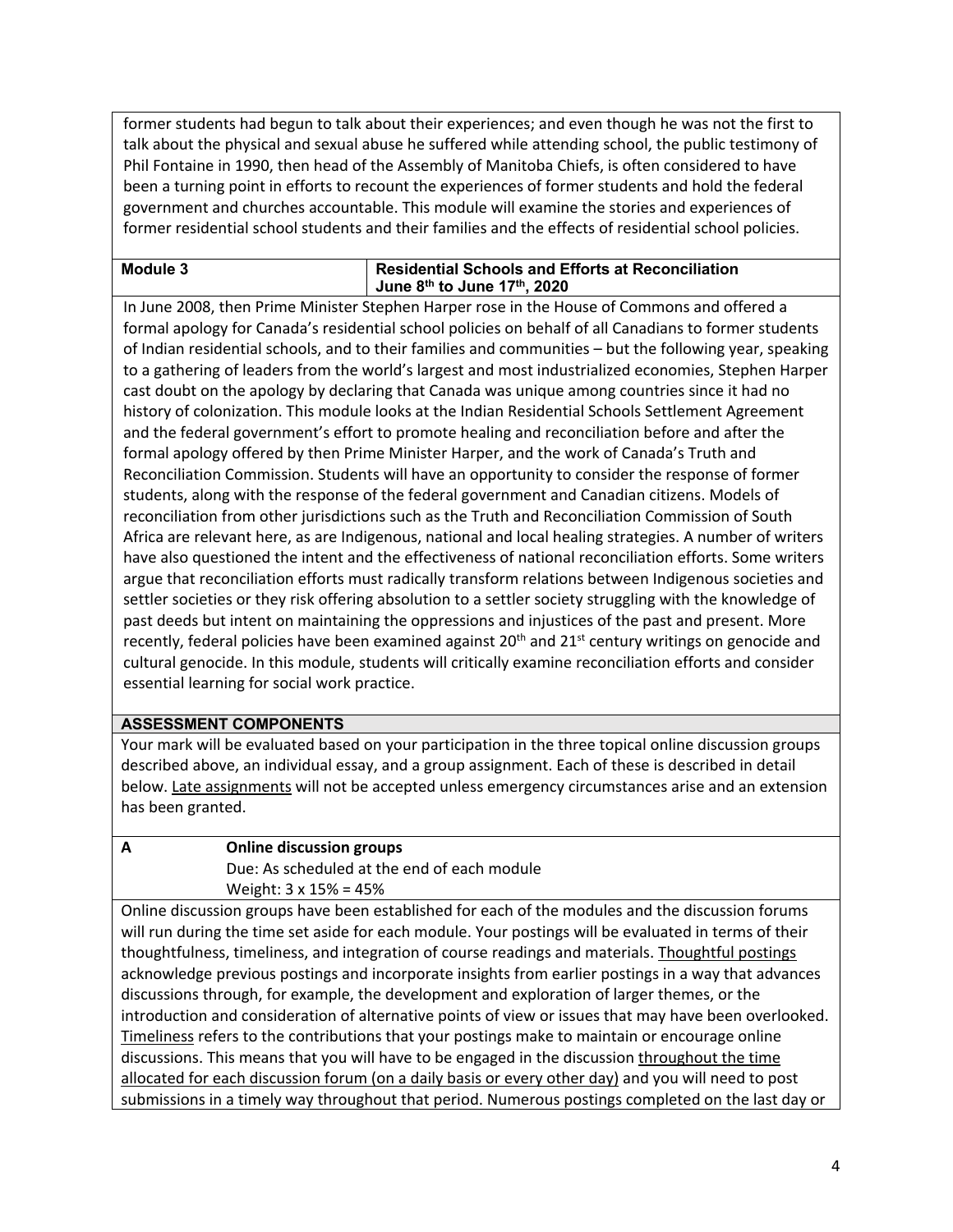two allowed for discussion may be thoughtful but will not be considered timely since others may not have a chance to respond to the postings, and they do not help to advance the discussions. Integration of material will be evaluated through your references to the course readings and course materials and your consideration of these materials in your discussion postings.

From past experience, students who have read the required readings and at one or two additional readings are likely to post at least 4 or more substantial postings in a timely fashion while the forum is active. Grading guidelines for the module discussions will be posted on the course D2L site.

**Instructor access to online discussions**: The instructor will not take an active role in online discussion groups but will read postings on a regular basis to evaluate the learning that is occurring and to monitor the timeliness and substance of the postings. The instructor may moderate discussions if necessary and may add relevant historical or other information if needed or helpful. The intention of the discussion groups, however, is to encourage discussion between students. All online discussions will be monitored in the fashion, and for the purposes, noted above, including the small group discussion boards. Students should also be aware that the D2L software permits instructors to collect summary data concerning the extent and pattern of participation and this information may be gathered in order to evaluate student learning and the design of the course.

| <b>B.</b>                                                                                 | Individual essay & outline                                                                            |  |
|-------------------------------------------------------------------------------------------|-------------------------------------------------------------------------------------------------------|--|
|                                                                                           | Outline due: May 22 <sup>nd</sup> , 2020, by 11:59 p.m.                                               |  |
|                                                                                           | Submit by email to renns@ucalgary.ca                                                                  |  |
|                                                                                           | Weight: 5%                                                                                            |  |
|                                                                                           |                                                                                                       |  |
|                                                                                           | <b>Essay due: June 19th, 2020, by 11:59 p.m.</b>                                                      |  |
|                                                                                           | Deposit in D2L Dropbox (instructions to follow)                                                       |  |
|                                                                                           | Weight: 40%                                                                                           |  |
|                                                                                           | Length: 6 to 8 pages, not including title page or references                                          |  |
|                                                                                           | Format: 12-point Times New Roman font; double-spaced; 1" margins; APA (7 <sup>th</sup> ed.)           |  |
|                                                                                           | formatting. An online APA resource can be found at                                                    |  |
|                                                                                           | https://owl.english.purdue.edu/owl/resource/560/01/                                                   |  |
|                                                                                           |                                                                                                       |  |
|                                                                                           | A topical essay focusing on a selected area of interest from one of the three modules in the course.  |  |
|                                                                                           | Students can draw upon the required and supplementary readings to explore a particular topic of       |  |
|                                                                                           | interest, and will be expected to introduce additional peer-reviewed scholarly and related work.      |  |
|                                                                                           | More information will be provided on the D2L site and students are required to submit a brief outline |  |
|                                                                                           | of their essay by email to the instructor at renns@ucalgary.ca by May 22 <sup>nd</sup> .              |  |
| C.                                                                                        | <b>Group assignment</b>                                                                               |  |
|                                                                                           | Due: June 15 <sup>th</sup> , 2020, by 11:59 p.m.                                                      |  |
|                                                                                           | Email to instructor at renns@ucalgary.ca                                                              |  |
|                                                                                           | Weight: 10%                                                                                           |  |
|                                                                                           | Length: 3 to 4 pages                                                                                  |  |
|                                                                                           | Format: 12-point Times New Roman font; double-spaced; 1" margins                                      |  |
|                                                                                           | The purpose of this assignment is to identify or describe how the social work profession can respond  |  |
|                                                                                           | to a specific or selected Calls to Action contained in the final report of Canada's Truth and         |  |
| Reconciliation Commission. Group assignments will be posted on D2L starting June $16th$ . |                                                                                                       |  |
|                                                                                           |                                                                                                       |  |